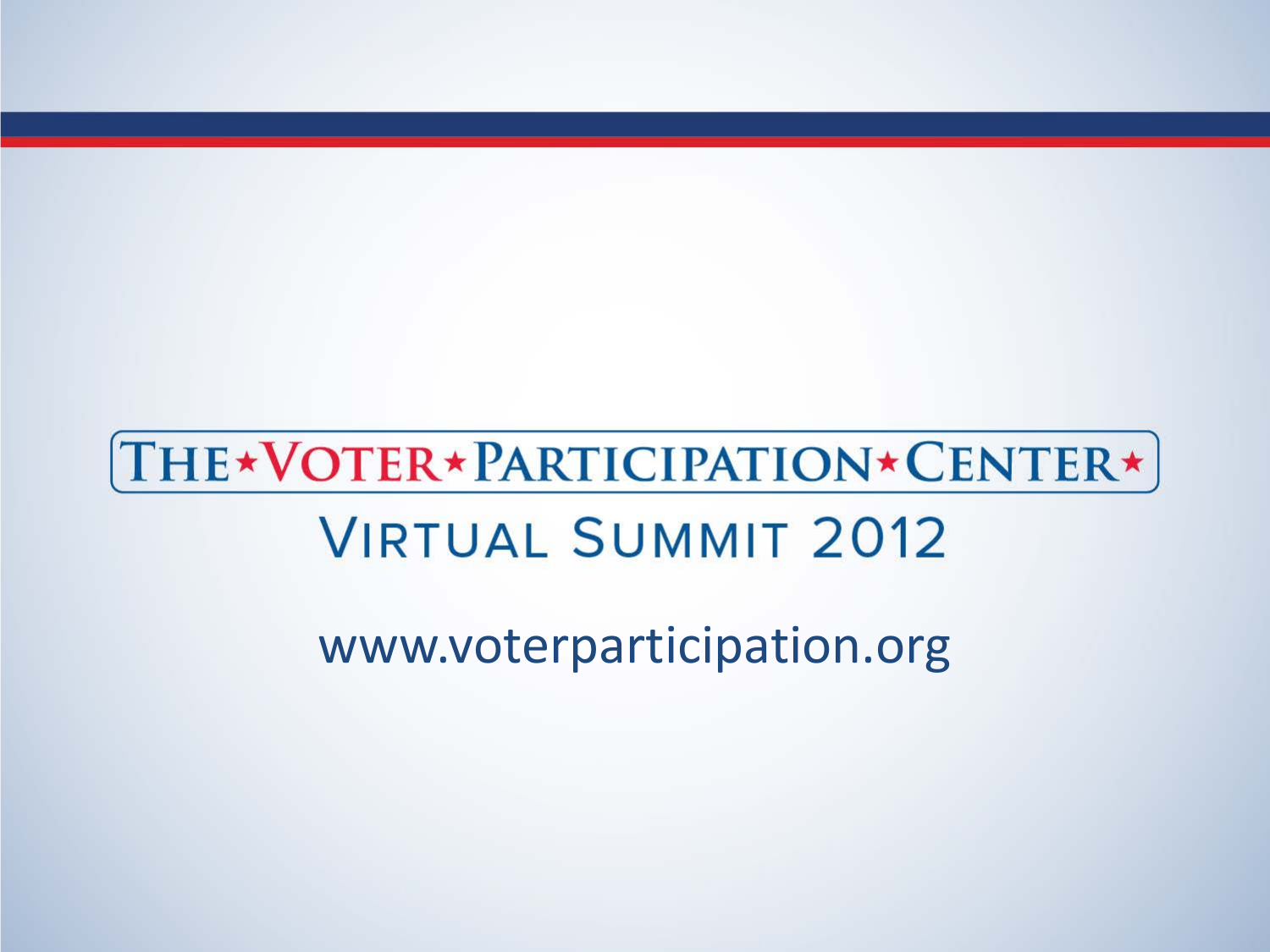# The Rising American Electorate





### Celinda Lake and Joshua Ulibarri

Lake Research Partners Washington, DC | Berkeley, CA | New York, NY [LakeResearch.com](http://www.lakeresearch.com/) 202.776.9066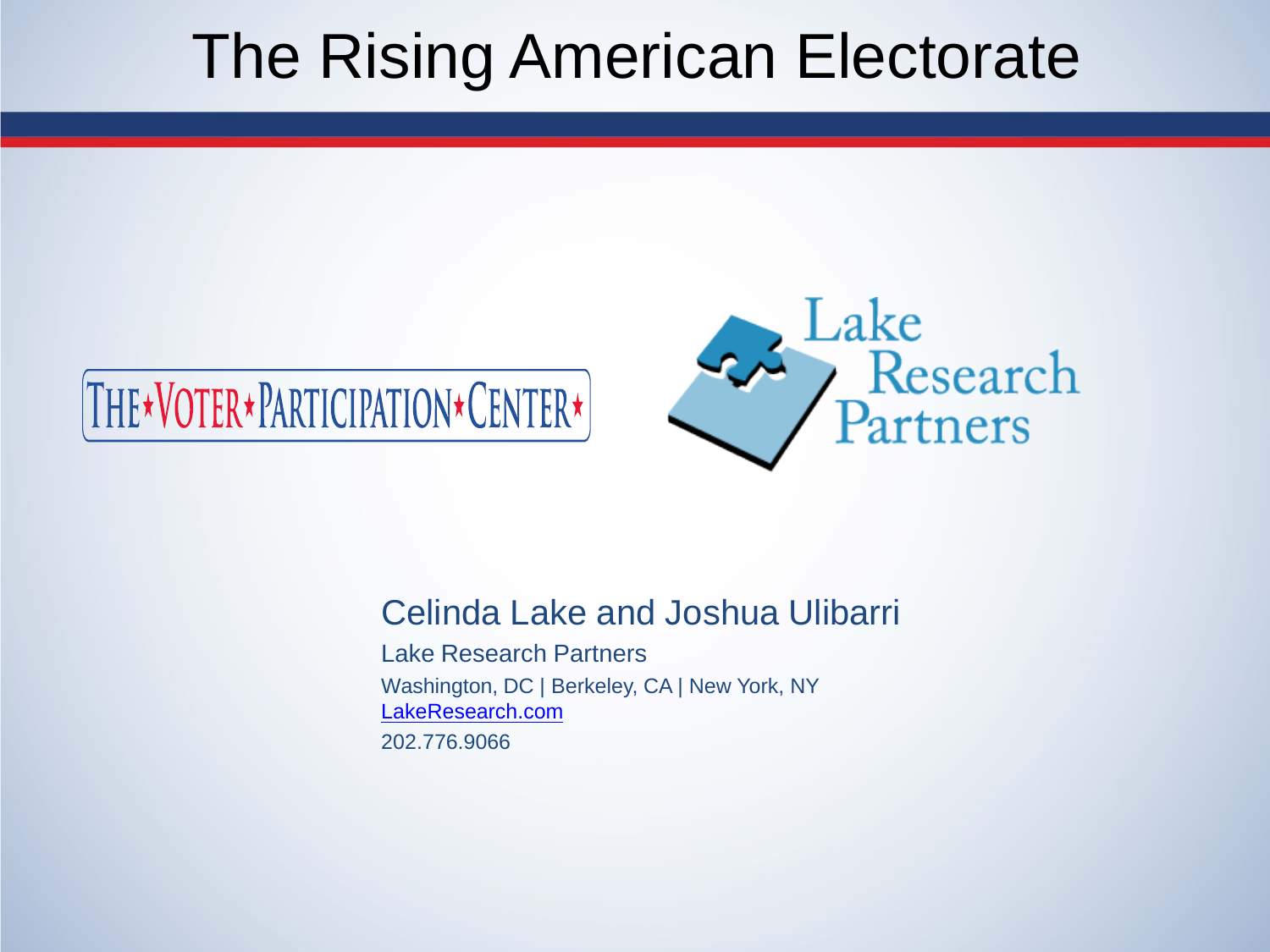THE\*VOTER\*PARTICIPATION\*CENTER\*

### **VIRTUAL SUMMIT 2012**

80% of the Growth in the Total Voting Eligible Population Was from the Rising American Electorate.



#### Source: 2000 and 2010 Current Population Survey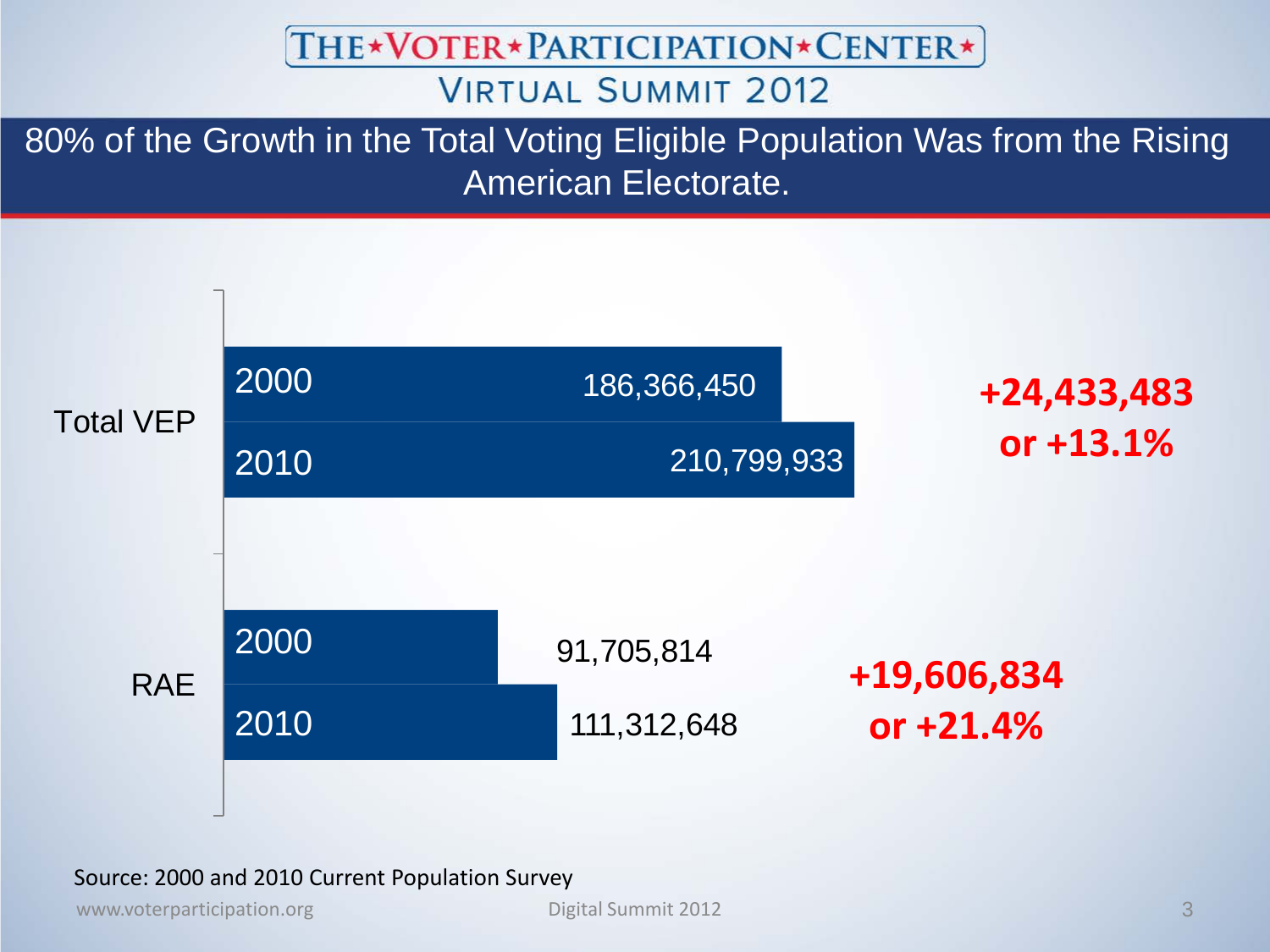By November, Both the RAE and Unmarried Women Will Increase by 7.9% from 2008



Source: 2008 Current Population Survey

\* 2012 Projections - The projections are estimated by averaging sub-population growth rates between election cycles since 2000 using the Current Population Survey November Supplements. These projected growth rates would predict the total RAE share of the vote eligible population to be 53.5% in 2012.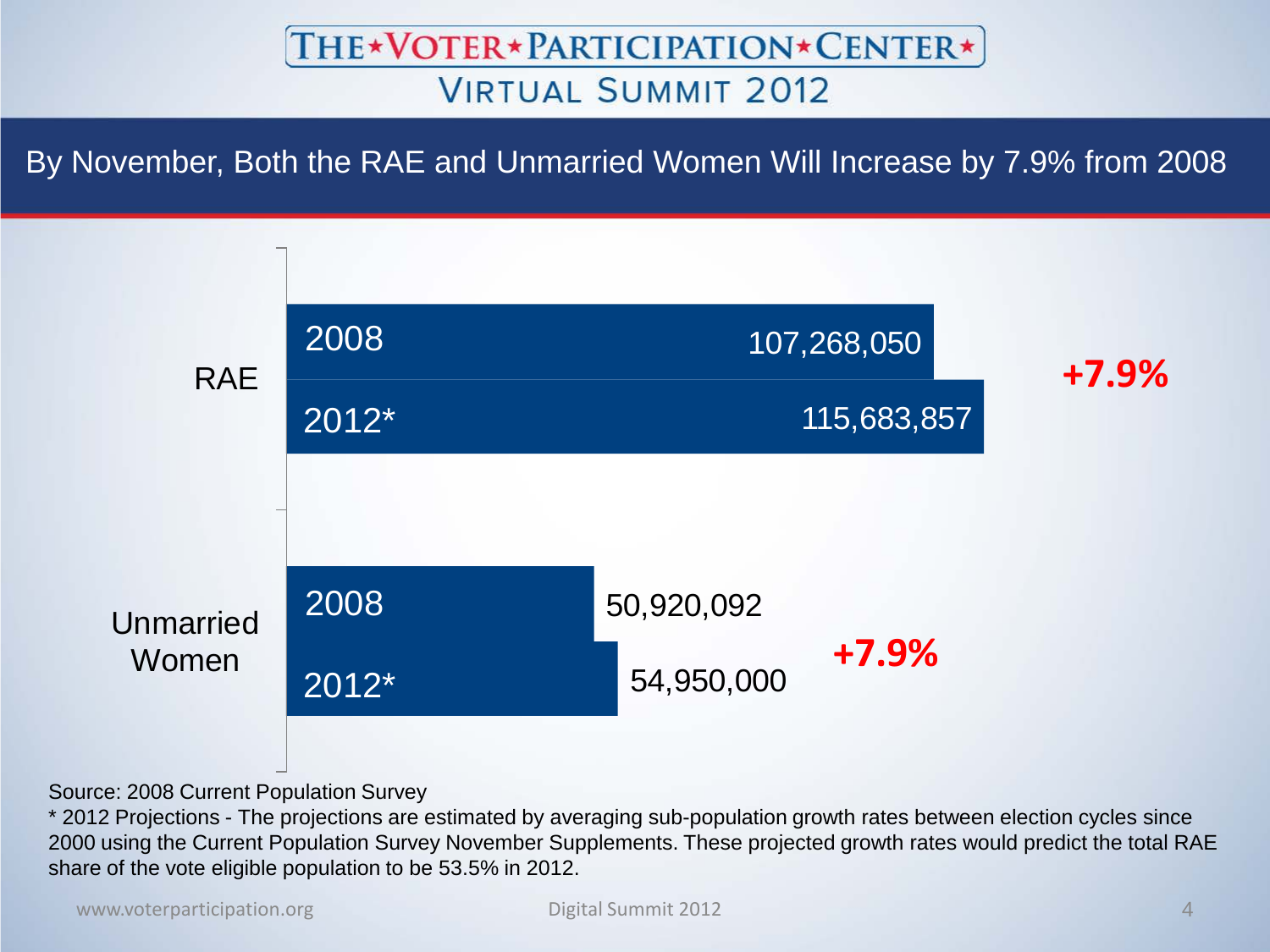## RAE Growth in Key States Noteworthy.

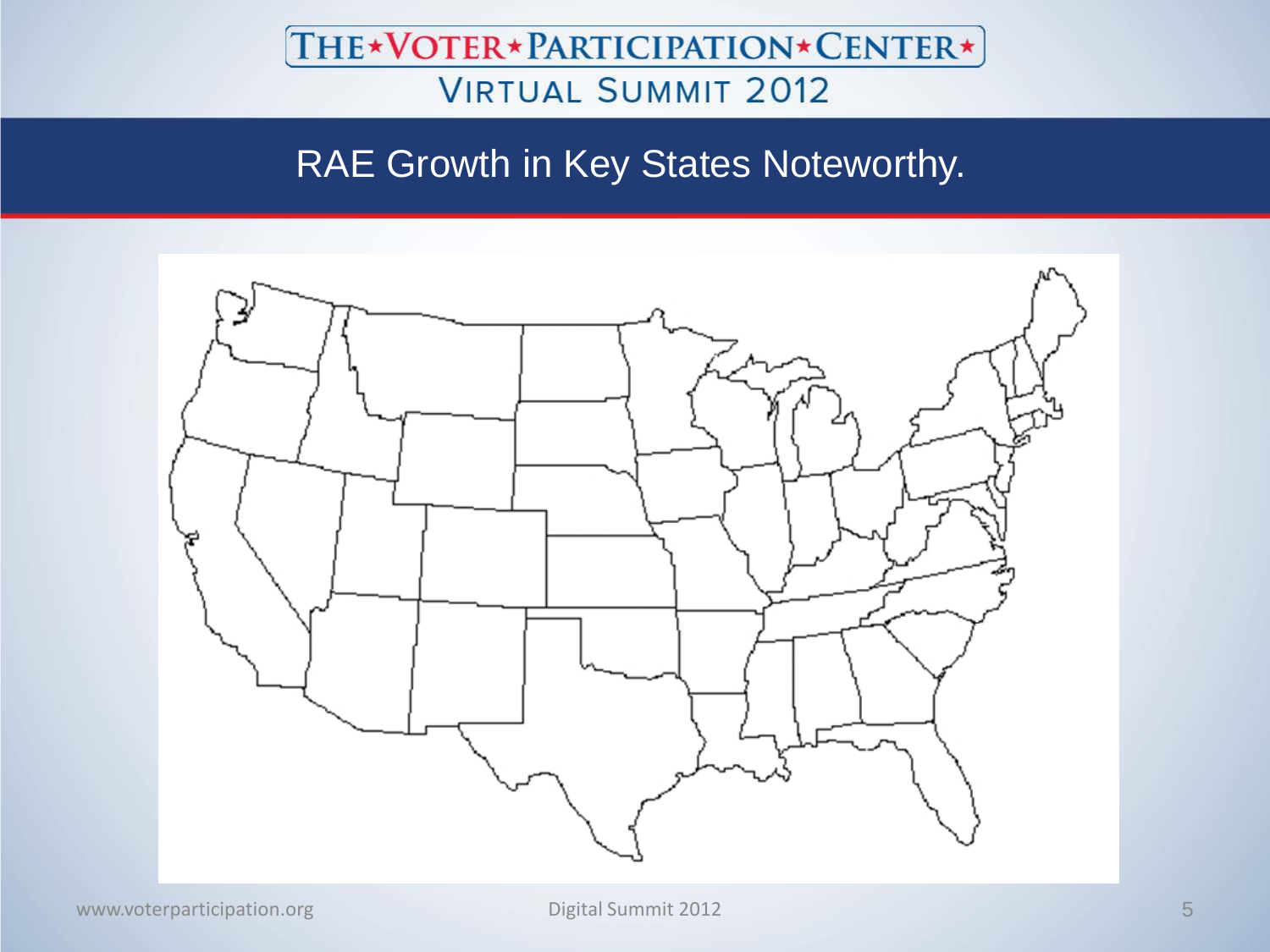## RAE Growth in Key States Noteworthy.



#### Source: 2008 Current Population Survey

\* 2012 Projections

www.voterparticipation.org Digital Summit 2012 6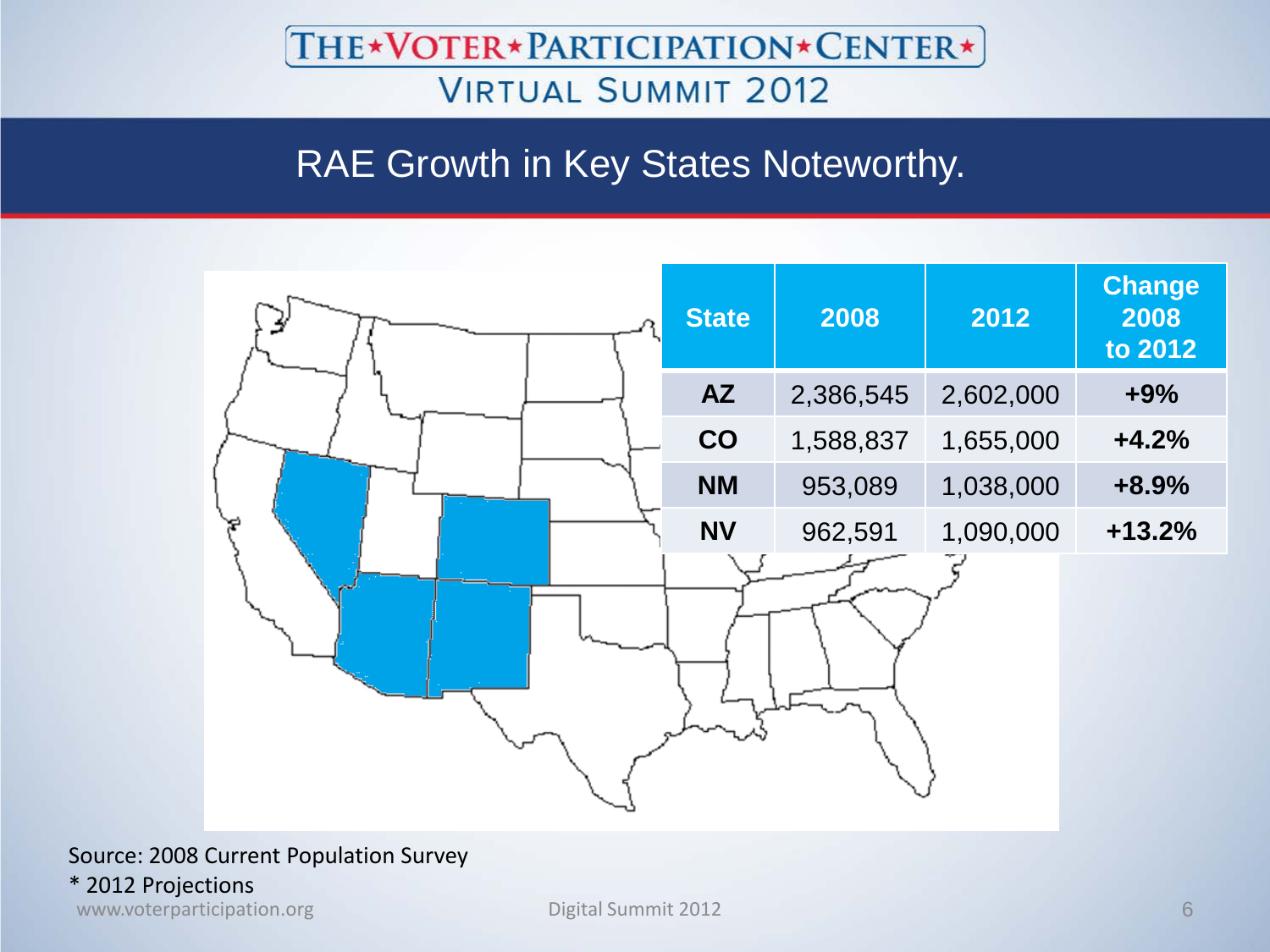## RAE Growth in Key States Noteworthy.



#### Source: 2008 Current Population Survey

#### \* 2012 Projections

www.voterparticipation.org **Digital Summit 2012** 2012 12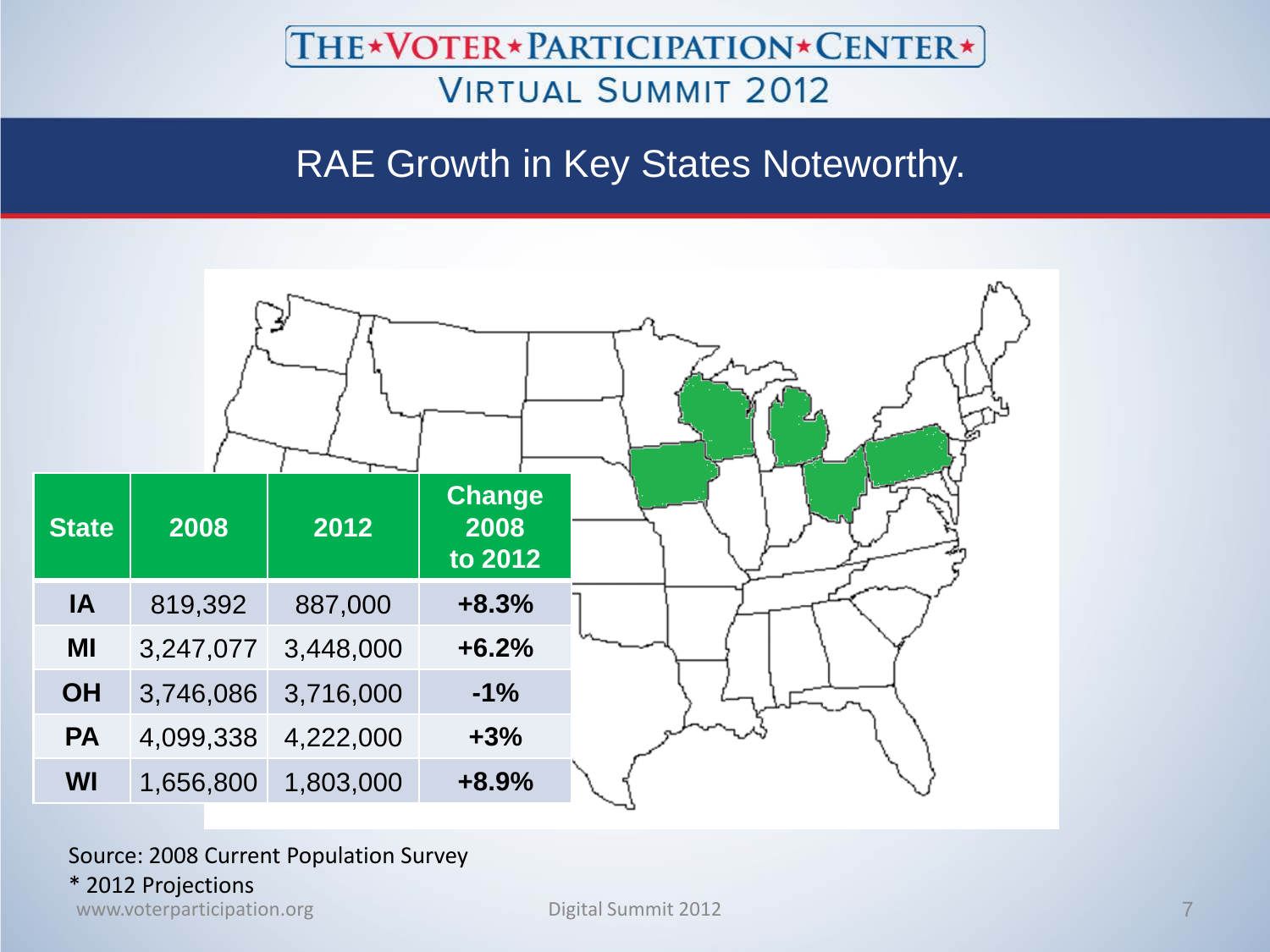## RAE Growth in Key States Noteworthy.



#### Source: 2008 Current Population Survey

#### \* 2012 Projections

www.voterparticipation.org **Digital Summit 2012** 8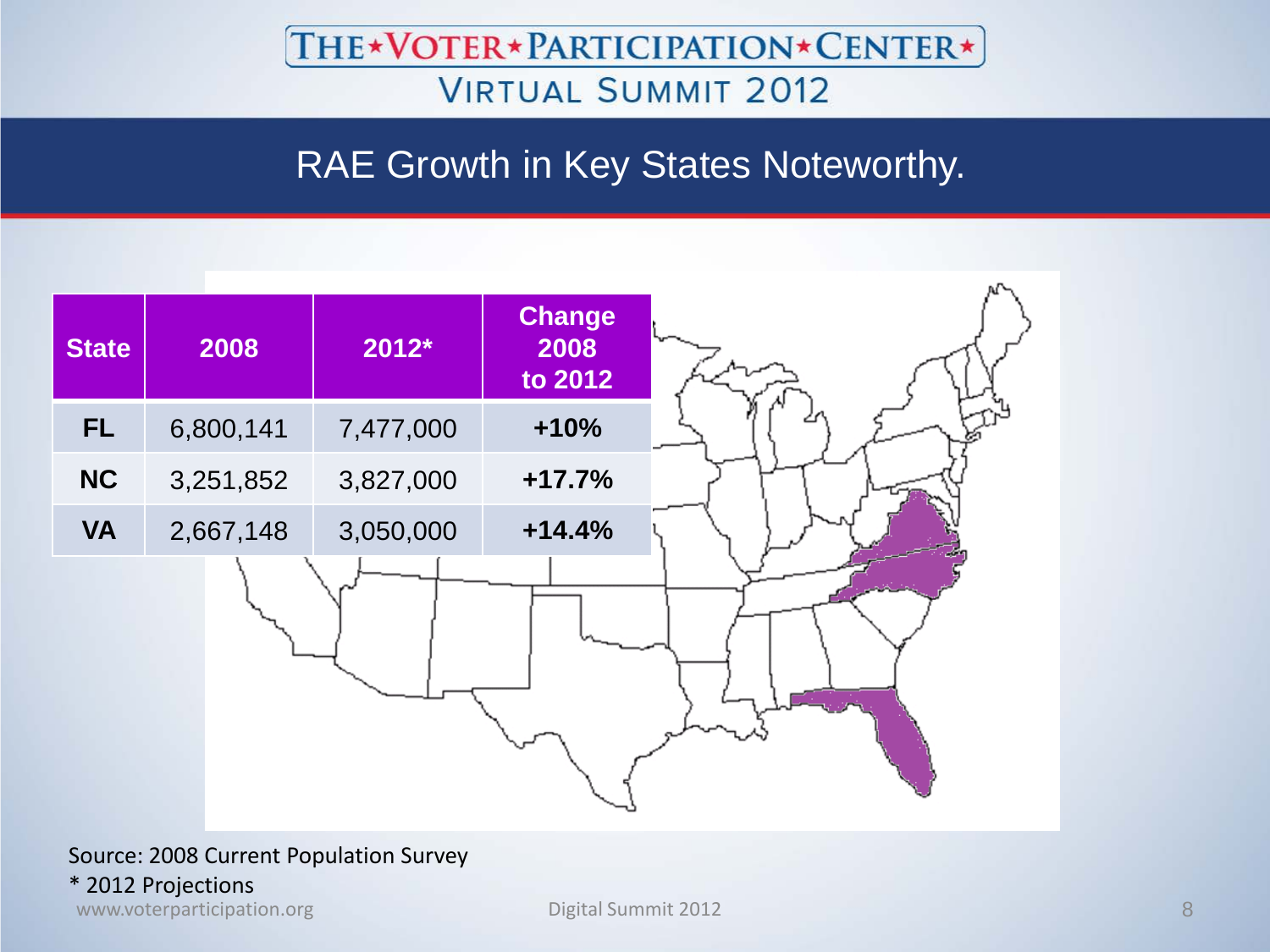THE\*VOTER\*PARTICIPATION\*CENTER\*

### **VIRTUAL SUMMIT 2012**

### Members of the RAE Less Likely to Register and Turn Out than Non-RAE Members.

**Registration and Voting Rates among the RAE and non-RAE**